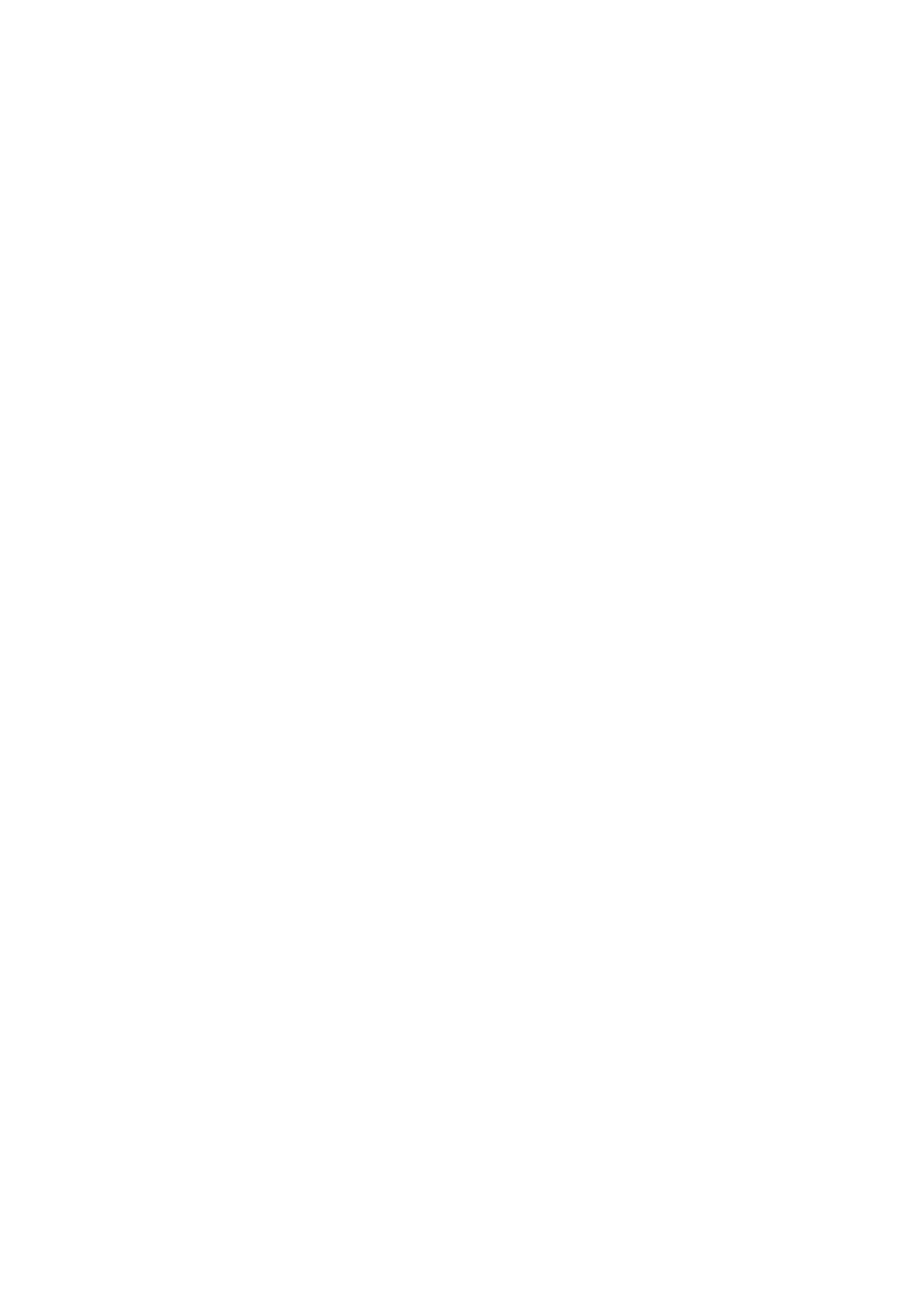#### **CONTENTS**

| Who should follow it? 5                    |
|--------------------------------------------|
| PRINCIPLES OF BUSINESS CONDUCT 6           |
|                                            |
|                                            |
|                                            |
|                                            |
| YOUR RESPONSABILITIES AND WHAT TO DO  8    |
|                                            |
| Managers at all levels have the additional |
|                                            |
| Speak up or report violation9              |
|                                            |
| CONDUCT TO COLLEAGUES 11                   |
| Respect for fellows11                      |
|                                            |
| Diversity and inclusion 12                 |
| Health and safety  12                      |
| Human and labour rights 12                 |
|                                            |
|                                            |
| Protecting company assets 13               |
| Records and contract management  14        |
| Trademarks and copyrights 14               |
| Confidential information  14               |
|                                            |
| Behavioral conduct  15                     |
|                                            |

| 3         | CONDUCT WITH BUSINESS PARTNERS16   |
|-----------|------------------------------------|
| 4         | Suppliers and service providers 16 |
| 5         |                                    |
| 5         |                                    |
| 5         |                                    |
| 6         | Gifts, meals and entertainment  18 |
| 6         | Bribery and corruption 19          |
| 6         | Conflict of interest  19           |
| $\dots$ 7 | Competition and antitrust 20       |
| 7         | CONDUCT TOWARDS THE COMMUNITY21    |
| 8         | Protecting the environment 21      |
| 8         | Community engagement  22           |
| nal       | Public communications 22           |
| 8         |                                    |
|           |                                    |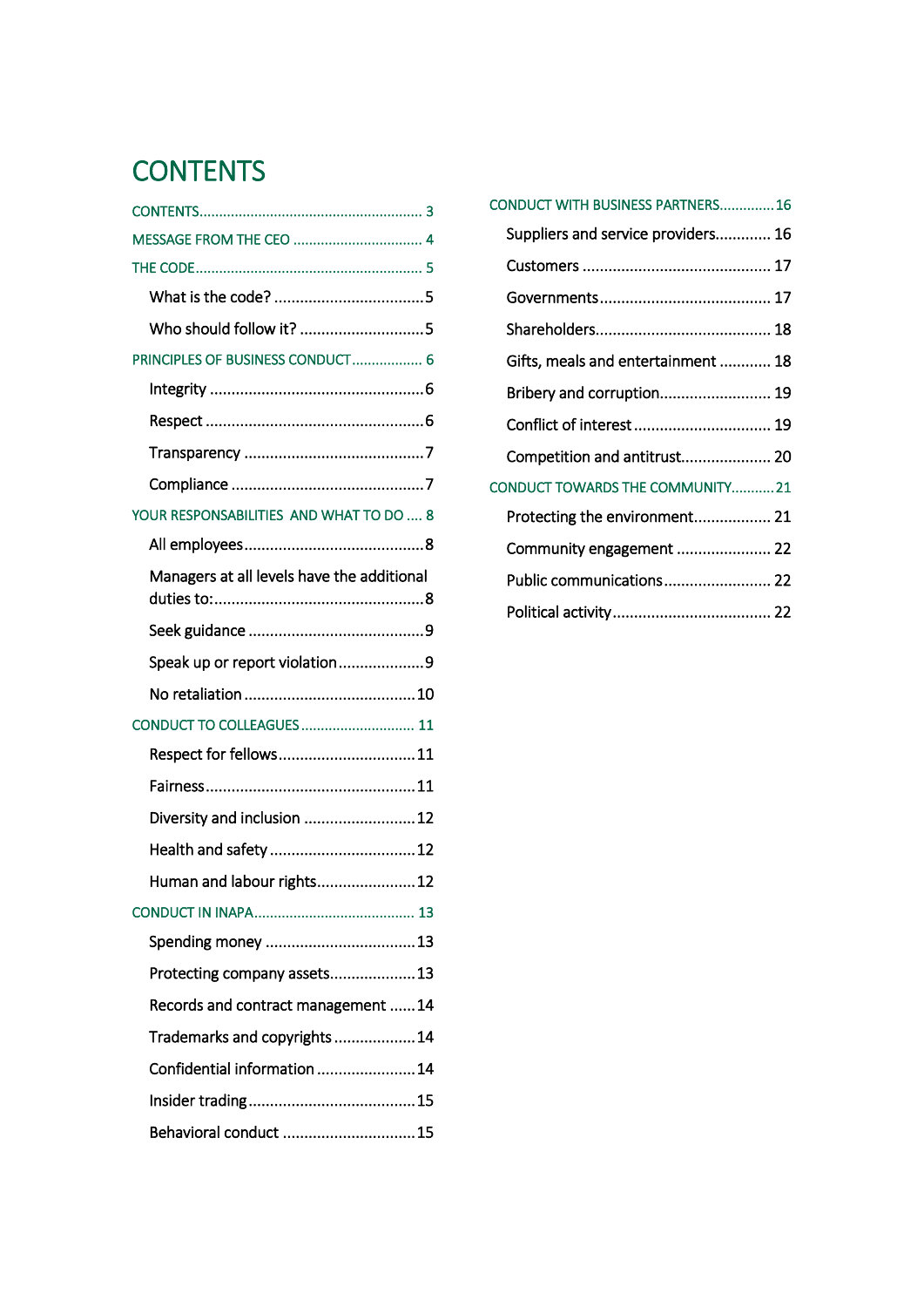### <span id="page-3-0"></span>MESSAGE FROM THE CEO

Conducting business in a strictly ethical manner is a key cornerstone of Inapa culture.

Our Business Conduct is the core of our culture, founded on our shared values that are as relevant today as when Inapa was founded in 1965. The Code of Conduct sets the principles that guide our business practises and oversees our behaviour.

We are nowadays an international Group, operating in different countries and jurisdictions. We recognize that there are differences between regions and countries, which change over time, but our aim is to ensure that all behave ethically, as one Group, in any part of the world, independently of their position.

The principles of our Code of Conduct emphasizes the role that each of us plays in building trust, protecting and enhancing INAPA's reputation for integrity. We build trust by treating others with honesty, respect, transparency and accordingly to the regulations of our businesses sectors and society. Acting with integrity is about each of us knowing that we are doing the right thing. We must continue to demonstrate these values in all our interactions, every day.

The Code of Conduct lies at the heart of our success. By behaving with high ethical standards, we create a positive and collaborative atmosphere. How we do business is never a short-term goal, but should rather contribute to our longterm sustainability.

Please take time to read and understand the Code of Conduct, to ensure that you and your fellow colleagues do business according to it.

With your contribution, I am confident that Inapa will continue to be known for its ethical leadership – a company where employees are proud to work, with which customers, suppliers, business partners and other stakeholders want to do business and that actively contributes to a better society and environment.

Thank you

**Diogo Rezende CEO**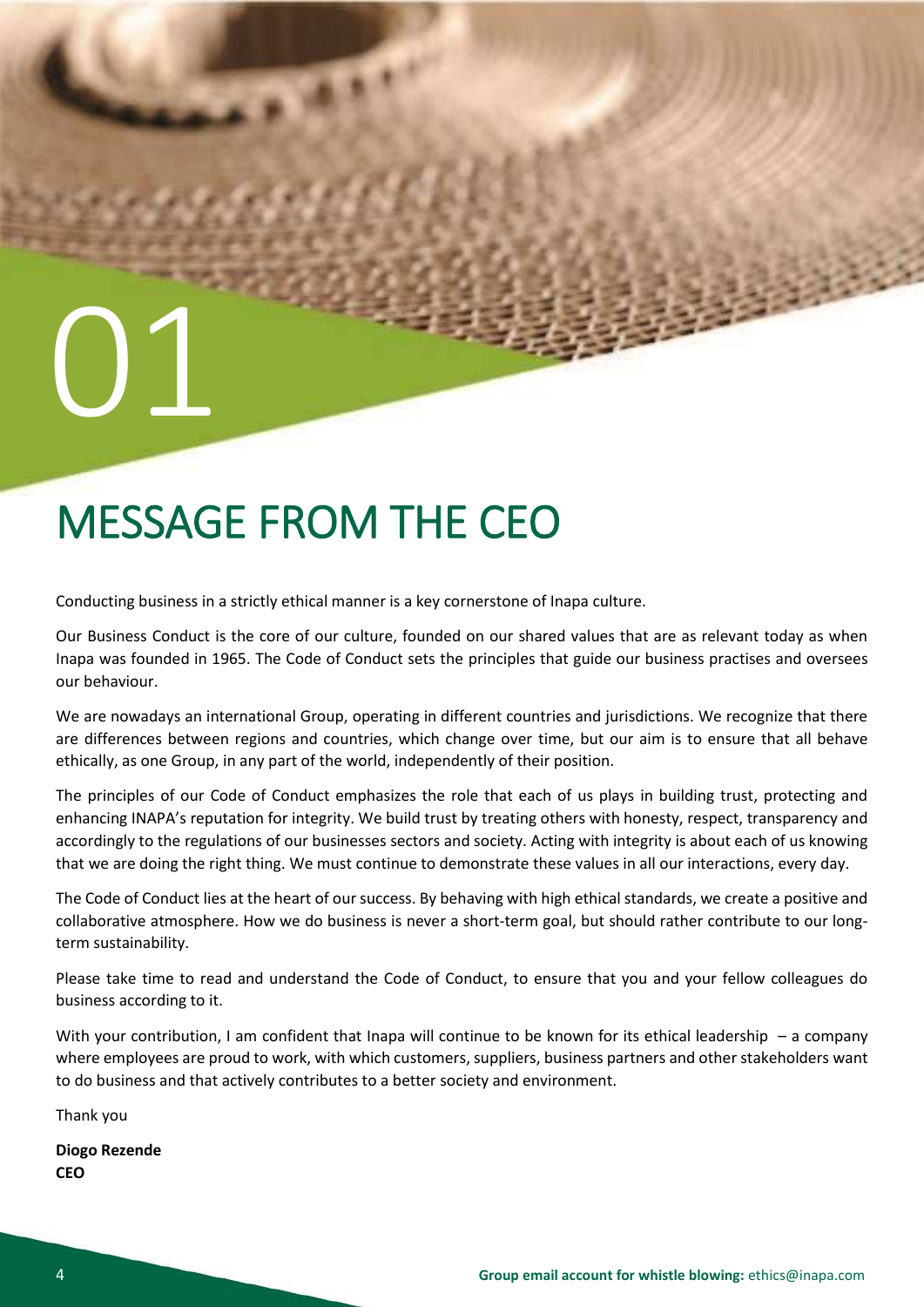## <span id="page-4-0"></span>THE CODE

#### <span id="page-4-1"></span>**WHAT IS THE CODE?**

Our Code of Conduct (Code) is a statement of our commitment to do the right thing and be a trustful partner. It is a tool to support your decisions and acts through ethical situations you may encounter on the job.

The Code defines what the Group expects of its businesses and people and provides information to help each of us to act with integrity and in compliance with laws and regulations of our operation. As it cannot cover every possible situation, INAPA relies on you to use good judgment and speak up when you have questions.

#### <span id="page-4-2"></span>**WHO SHOULD FOLLOW IT?**

The Code applies to all employees, managers and members of the Board of INAPA (includes the holding and all the group affiliates).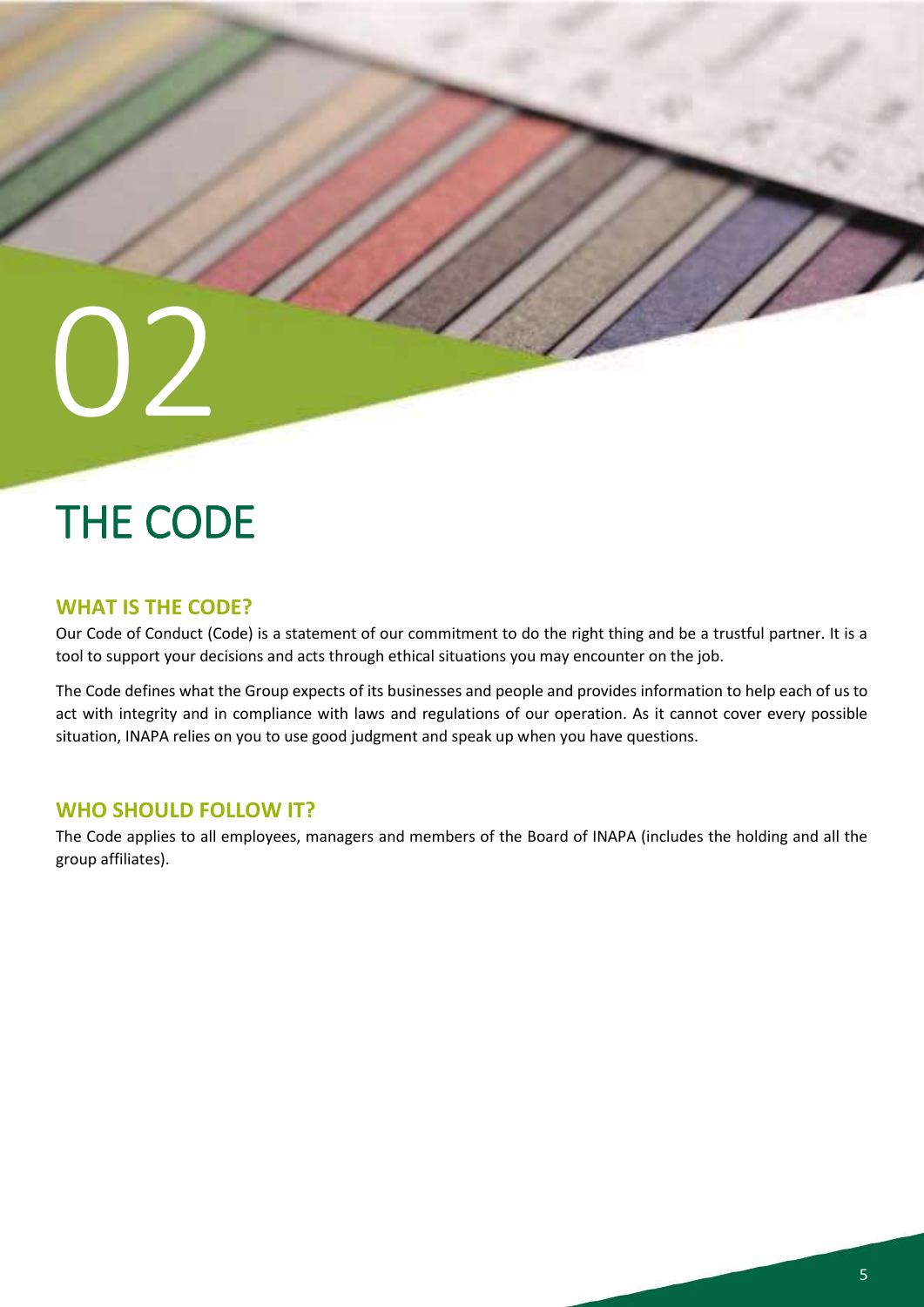## <span id="page-5-0"></span>PRINCIPLES OF BUSINESS CONDUCT

INAPA's success is based on being the partner that creates value to the customers, suppliers and other stakeholders. INAPA's principles of business conduct define the way we do business. The principles are:

- **Integrity**: Act consistently with absolute honesty and high ethical standards.
- **Respect**: Treat customers, suppliers, employees and others with courtesy, tolerance, loyalty and fairness.
- Transparency: Lack of hidden agendas or conditions, making sure that commitments are respected, reasonable information is provided to enhance collaboration with stakeholders and there is accountability for the actions.
- **Compliance**: Ensure that business decisions or actions comply with applicable laws, regulations and sector best practices.

#### <span id="page-5-1"></span>**INTEGRITY**

Integrity is a fundamental value that should be a pillar of the actions of all employees. Your daily actions should adhere to high ethical standards and act consistently based on strong moral principles. You should be honest, not just with what you say, but also on the way you act (if you say you care, your actions should also reflect that).

#### <span id="page-5-2"></span>**RESPECT**

You should treat with esteem, consideration, dignity and tolerance all people, regardless of race ancestry, place of origin, skin color, ethnic origin, citizenship, religion, gender, age or disability. You should promote a positive **atmosphere, where different ideas and opinions are respected and listened at all levels, always being constructive.**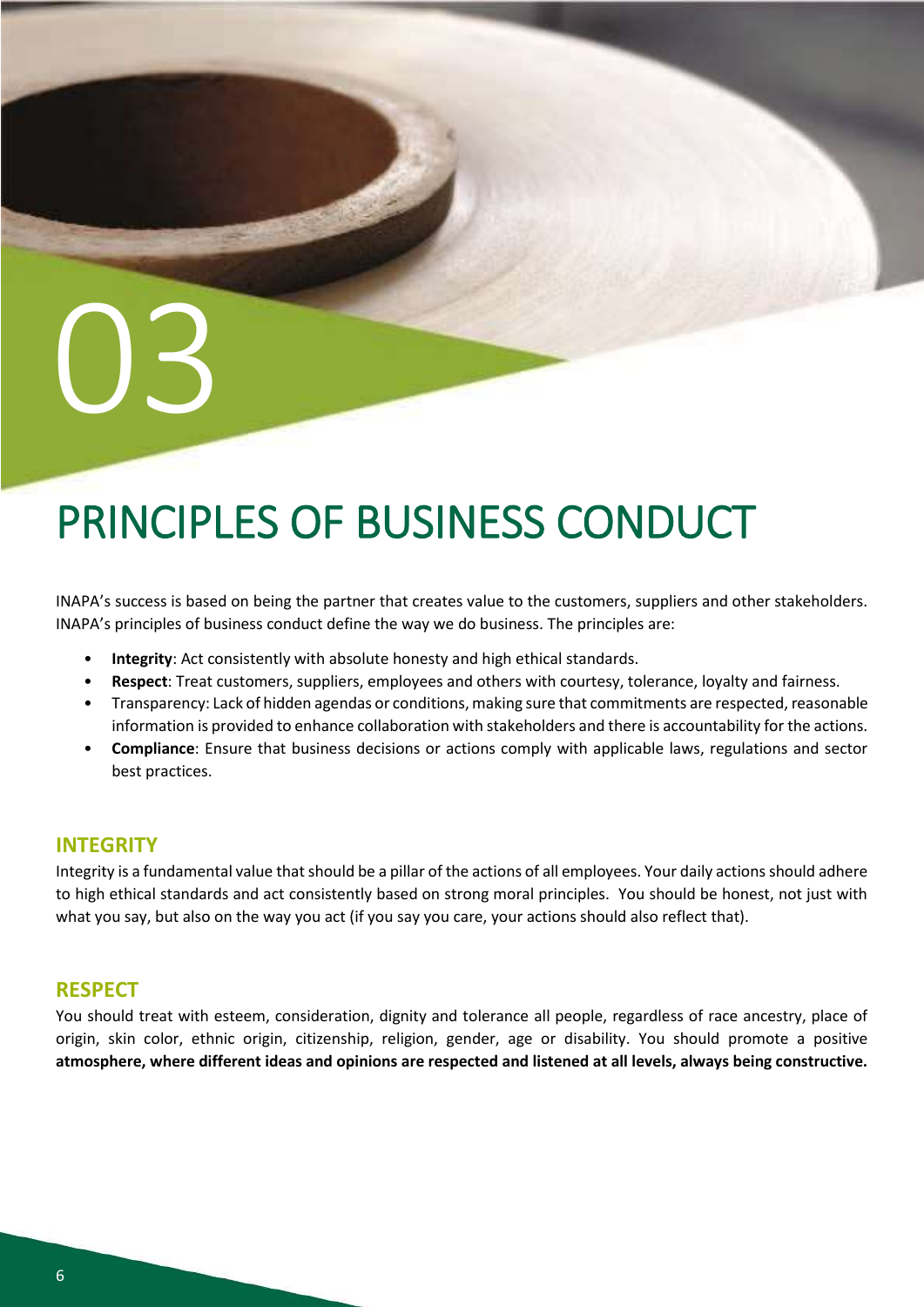### **03 PRINCIPLES OF BUSINESS CONDUCT**

#### <span id="page-6-0"></span>**TRANSPARENCY**

You should communicate openly, sharing the information in the most clear and complete way. Transparency embodies honest and open communication. To be transparent you might need to share information when it is uncomfortable to do so (like poor performance, potential risks, any misconduct or problems). You should proactively promote an environment that makes it easier for others to speak up.

#### <span id="page-6-1"></span>**COMPLIANCE**

Your business actions should follow the guidelines of INAPA, the regulations of the sector, the law and the Code. You should be familiar with the rules, asking for advice when needed, and assisting your colleagues.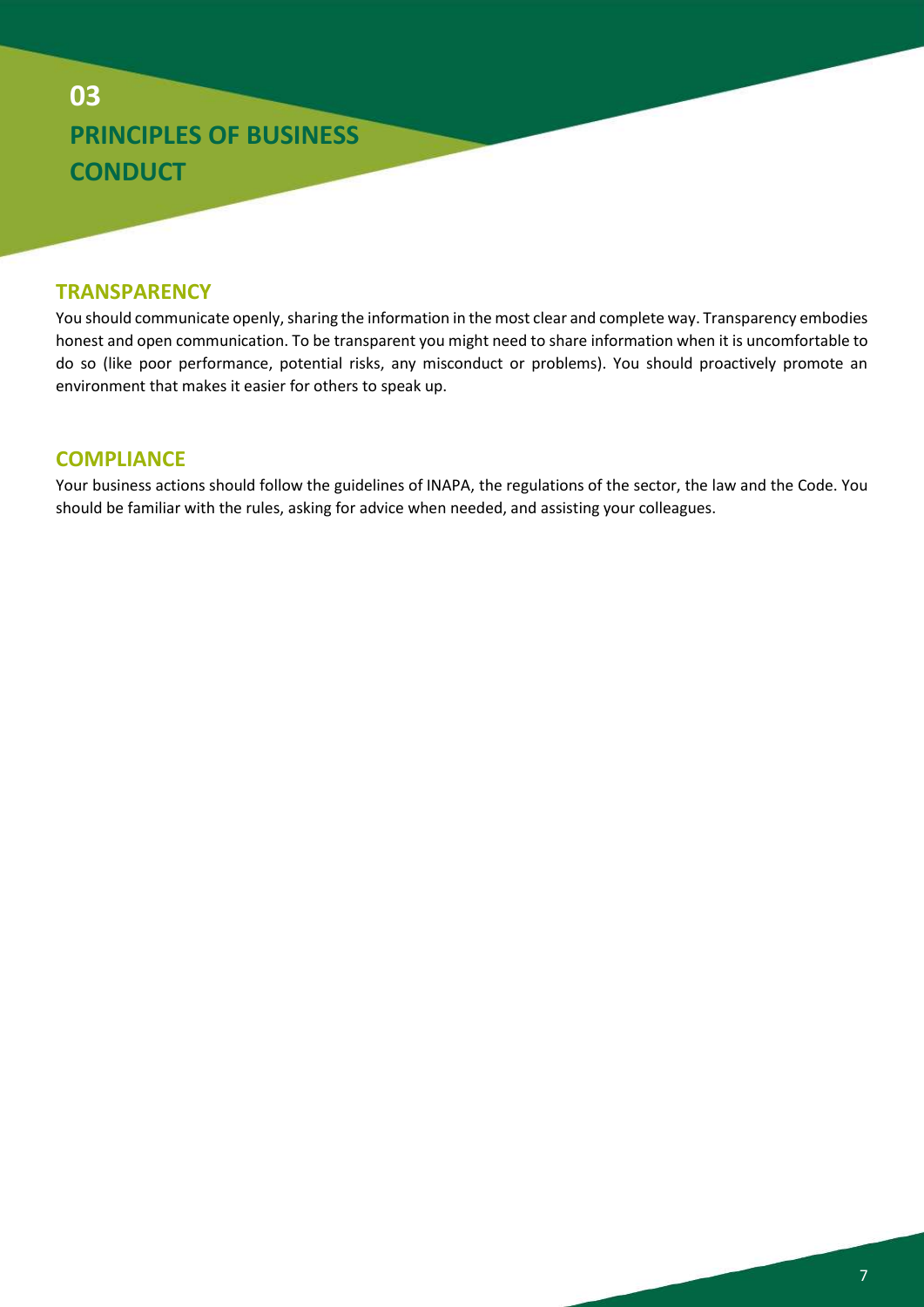## $\Box$

## <span id="page-7-0"></span>YOUR RESPONSABILITIES AND WHAT TO DO

#### <span id="page-7-1"></span>**ALL EMPLOYEES**

- **Follow the policy:** read, understand and follow the Code.
- **Use good judgment:** make decisions and act in a consistent manner with INAPA values and the Code.
- **Ask questions:** raise questions and concerns if you become aware of possible violations to the Code, laws or regulations.
- **Stay informed:** Taking part in training courses that Inapa offers on important topics like safety, compliance, sustainability or anti-corruption.
- **Speak-up:** if you have knowledge of a possible violation you must report it and co-operate fully when responding to an investigation or audit.

#### <span id="page-7-2"></span>**MANAGERS AT ALL LEVELS HAVE THE ADDITIONAL DUTIES TO:**

- **Explain:** Help team members to understand the Code and its expectations.
- **Role model:** On your decisions and actions be an example on the application of the Code (lead by example), on its enforcement and on motivating and supporting others.
- **Inclusive atmosphere:** Create and promote an environment that is respectful, open and transparent, encouraging to speak up.
- **Hear and act:** Listen and respond to any raised concern.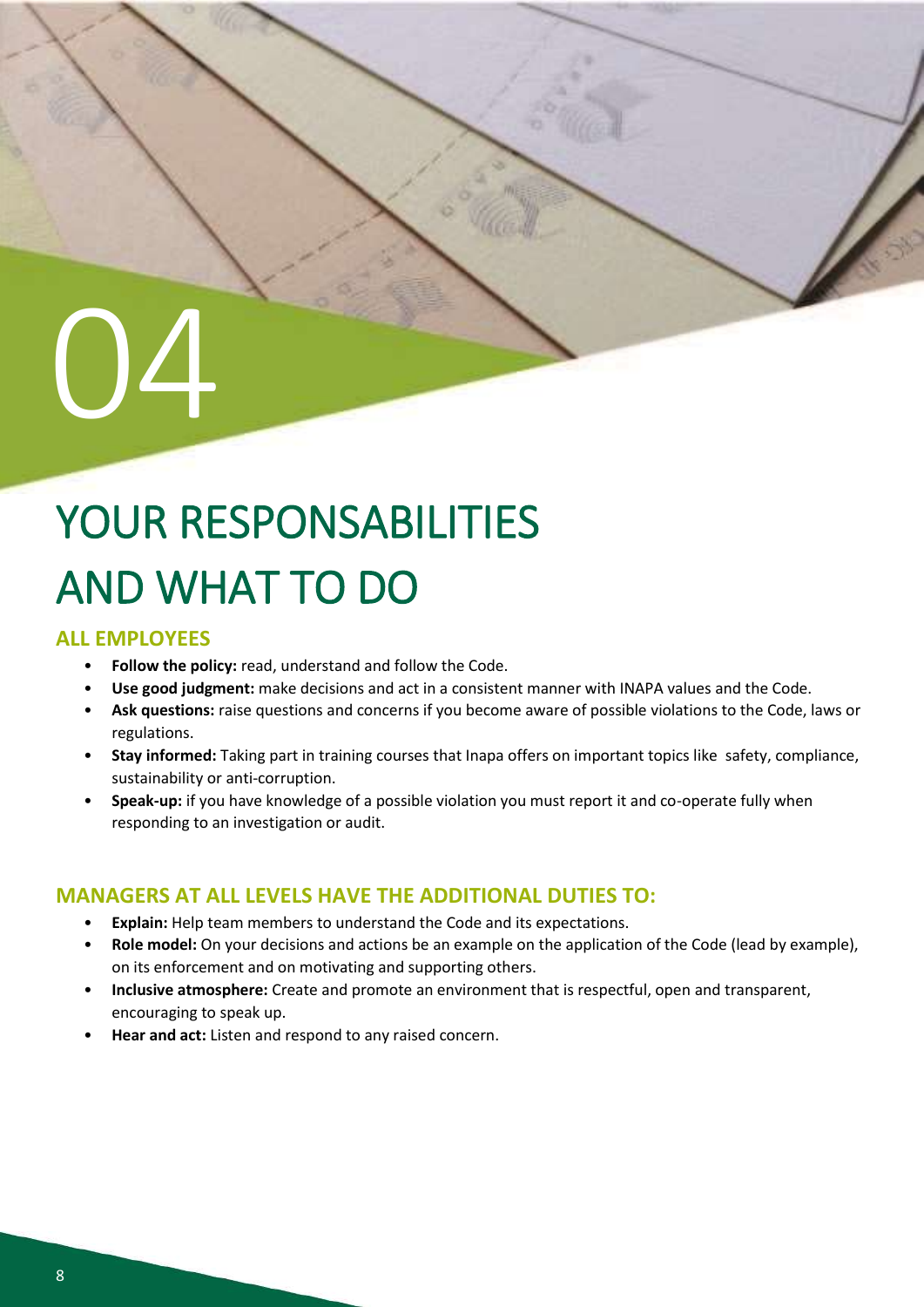#### **04 YOUR RESPONSABILITIES AND WHAT TO DO**

#### <span id="page-8-0"></span>**SEEK GUIDANCE**

The Code provides guidance but it does not provide definitive answers to all questions. Operating in many countries, as the Group does, means that sometimes you may arrive to a difference between an applicable legal requirement and the Code. If you have questions regarding any of the content discussed in this Code or if you are in doubt about the best course of action in a particular situation, please seek guidance with your supervisor, the local Board members or with the Group Ethics Officer. They are supposed to be available to listen to your concerns and suggest approaches for resolving ethical issues you may face on the job.

Whenever a supervisor is approached with a possible violation, he/she should listen carefully and give the employee the complete attention, asking for clarification whenever is needed. Answer any question if possible, but should not feel that an immediate response must be given (seek help if needed).

#### <span id="page-8-1"></span>**SPEAK UP OR REPORT VIOLATION**

Each of us has a responsibility to speak up if we see something unethical or potentially harmful.

If you know a violation of INAPA's Code of Conduct, you are required to notify it. Failure to do so may result in disciplinary action. All reported violations will be treated as confidential and, if requested, anonymous.

How can you speak up or report a violation:



The supervisors, managers or the Group Ethics Officer will analyze the possible violation and will suggest the best course of action to investigate it. They will also be responsible for keeping the process confidential and inform about the progress of such investigation and its conclusions.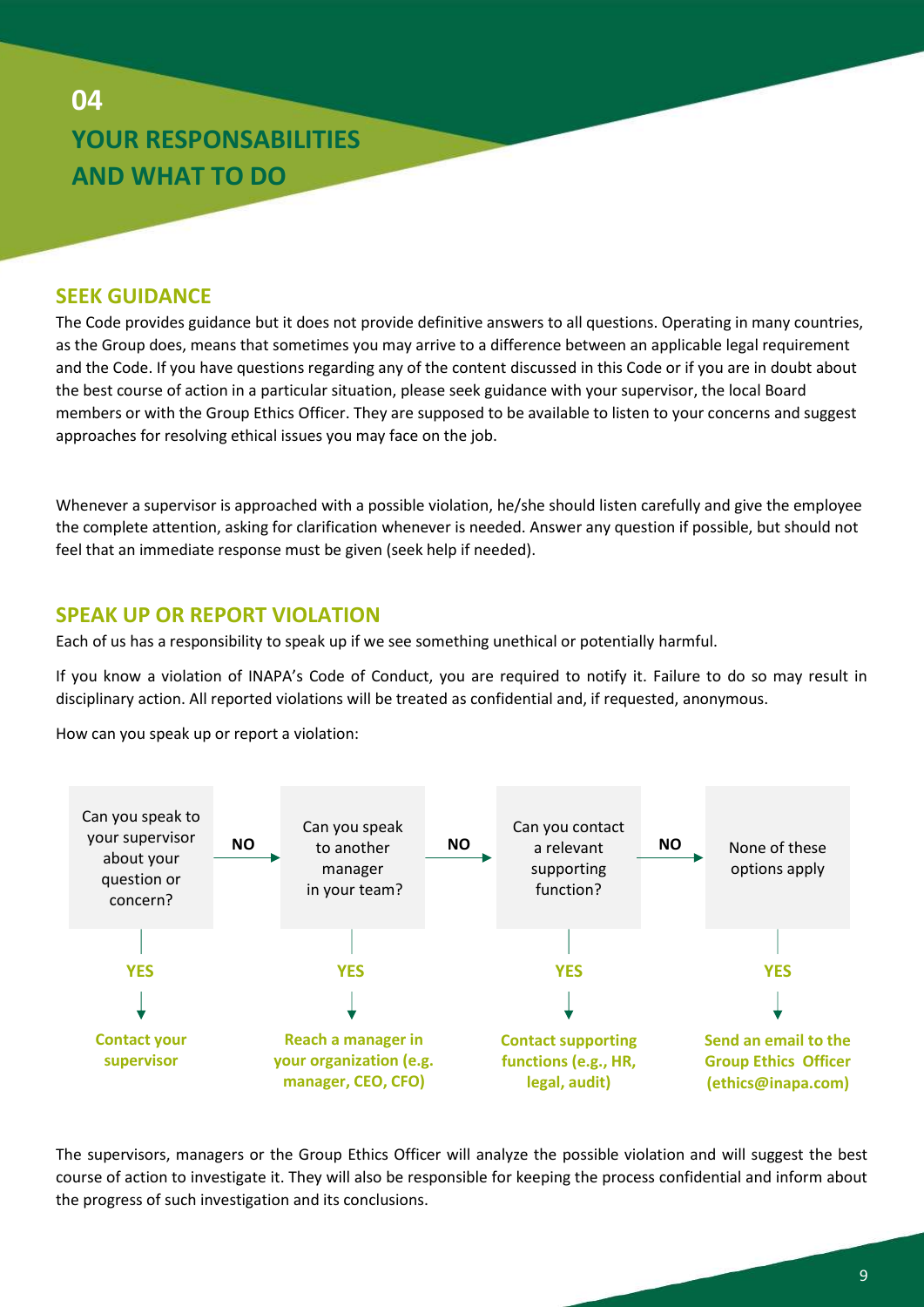#### **04 YOUR RESPONSABILITIES AND WHAT TO DO**

#### <span id="page-9-0"></span>**NO RETALIATION**

INAPA values the help of employees who identify potential problems that need to be addressed. Anyone who reports a violation will be treated with dignity and respect and will not be subjected to any form of discipline or retaliation for reporting truthfully and in good faith.

Any acts of retaliation (threats, intimidation, exclusion, humiliation and raising issues maliciously or in bad faith) are considered a misconduct and a violation of the Code and will not be tolerated.

#### **MAKING UNTRUE/FALSE ACCUSATIONS**

INAPA will protect any employees who raises a concern honestly, but it is a violation of the Code to knowingly make a false accusation. Honest reporting does not mean you have to be right when you raise a concern, you just have to believe that the information you provide is accurate.

All employees must be committed to ensure the integrity i) to colleagues, ii) in INAPA, iii) with business partners and iv) towards the community.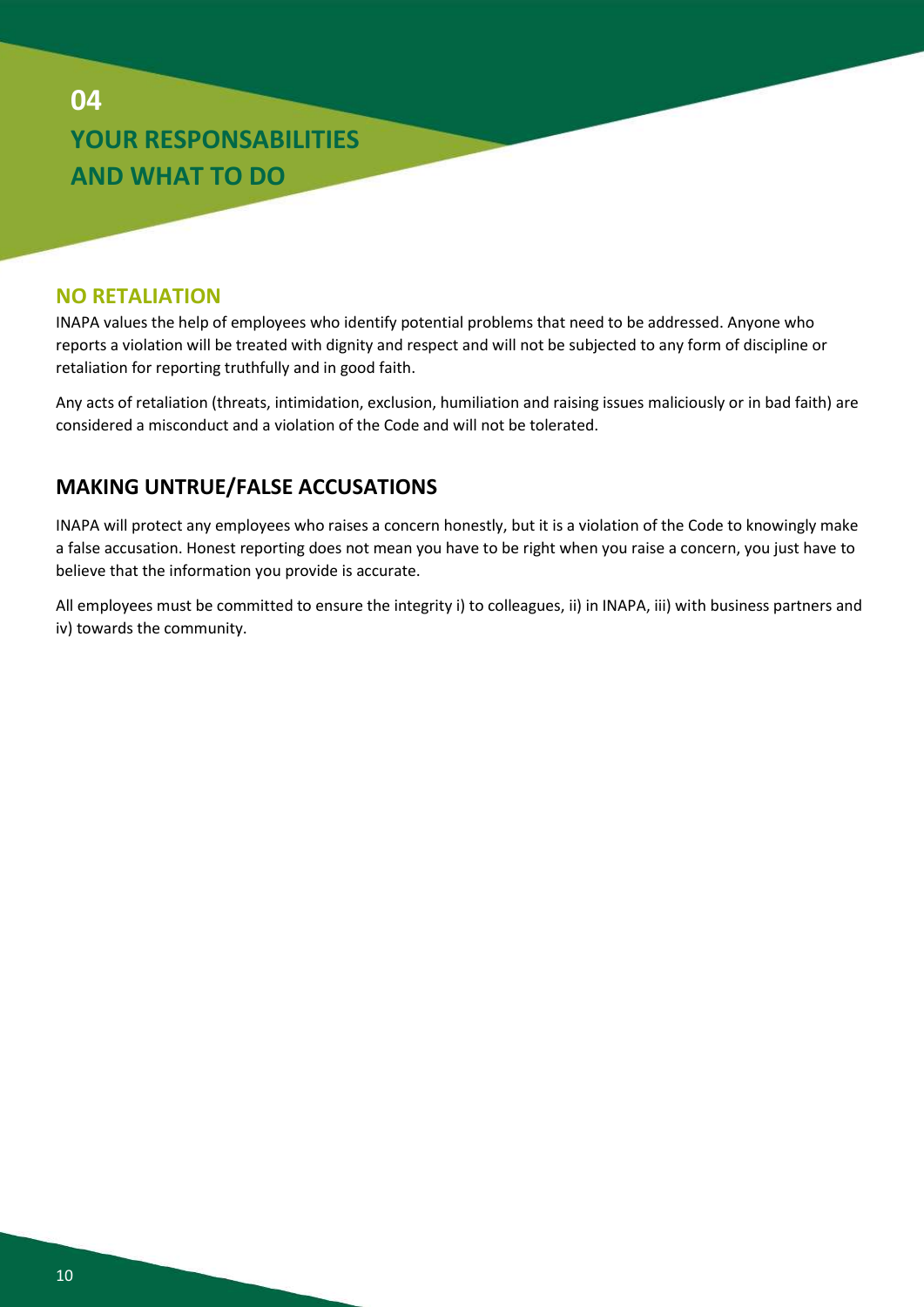## <span id="page-10-0"></span>CONDUCT TO COLLEAGUES

#### <span id="page-10-1"></span>**RESPECT FOR FELLOWS**

All employees should feel respected with one another, promoting a collaborative atmosphere. Pro-actively show colleagues your respect and tolerance. Do not engage in any conduct that could be considered disrespectful, discriminatory, intimidating, aggressive, violent or harassing. Harassment can be verbal, visual or physical in nature.

If you believe you've been bullied or harassed by anyone at INAPA, we strongly encourage you to immediately report the incident to your supervisor or Human Resources (in case it exists) or both. A promptly and through investigation should take place in order to assess the facts and decide on appropriate action.

#### <span id="page-10-2"></span>**FAIRNESS**

Fairness is treating others in the same fashion that you would want to be treated. It requires impartiality, intellectual honesty and disclosure of any material conflicts of interest. It involves a subordination of one's own feelings, prejudices and desires so as to achieve a proper balance of conflicting interests.

We strive for a positive workplace where all are recognized and rewarded for their efforts and contributions. If you recruit or manage other, then your decisions on recruiting, compensation, benefits and promotions matters have to be based on individual's performance, skills and company needs. Do not make these decisions based on gender, race, ethnicity, religion, age, medical condition or pregnancy.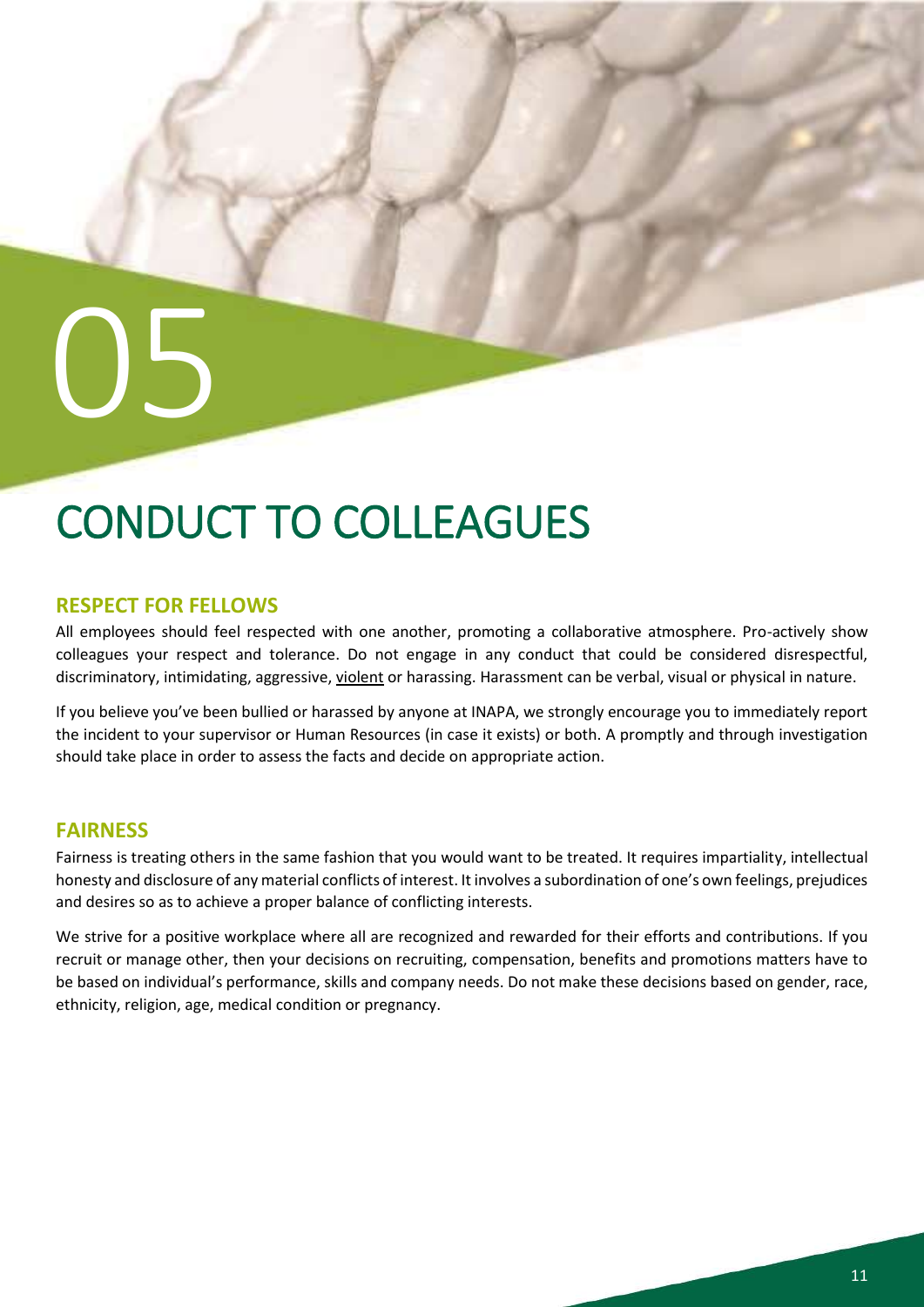

#### <span id="page-11-0"></span>**DIVERSITY AND INCLUSION**

All sorts of unlawful discrimination or harassment on the basis of race, color, religion, nation of origin, ancestry, pregnancy status, sex, age, marital status, mental or physical disability, medical condition, sexual orientation, are strictly prohibited.

Employment is based solely upon individual merit and qualifications directly related to professional competence. INAPA provides equal employment opportunities, so all applicants or employees need to be treated without bias or any form of discrimination.

When developing international business relations, all should pay particular attention to respect country cultures, laws and the Code.

#### <span id="page-11-1"></span>**HEALTH AND SAFETY**

INAPA believes that the well-being and safety of the employees is essential to success. So, it strives to foster the physical and psychological well-being of our employees sustainably. The promotion of committed employees, as well as fewer illnesses and a lower accident rate is as a key element of sustained productivity and the quality of service.

Having all employees informed about the strategy of Inapa group and its company and keeping a good balance between professional and personal life are important factors for the success of the business.

Following safety instructions is absolutely mandatory for all.

INAPA will not tolerate any level of violence or the threat of violence in the workplace.

#### <span id="page-11-2"></span>**HUMAN AND LABOUR RIGHTS**

INAPA is committed to support and respect the human rights, ensuring that no violations are being performed on its operations or with stakeholders with whom has business relations, following the Universal Declaration of Human Rights and international conventions and treaties.

INAPA undertakes i) not to employ child or forced labour and condemn such practices by third parties, ii) to respect freedom of trade union association, iii) to respect all local legislation, namely in safety and hygiene, iv) to guarantee good working conditions and v) foster a fair compensation and training of its employees.

All employees undertake to work under INAPA's commitments in human and labour rights.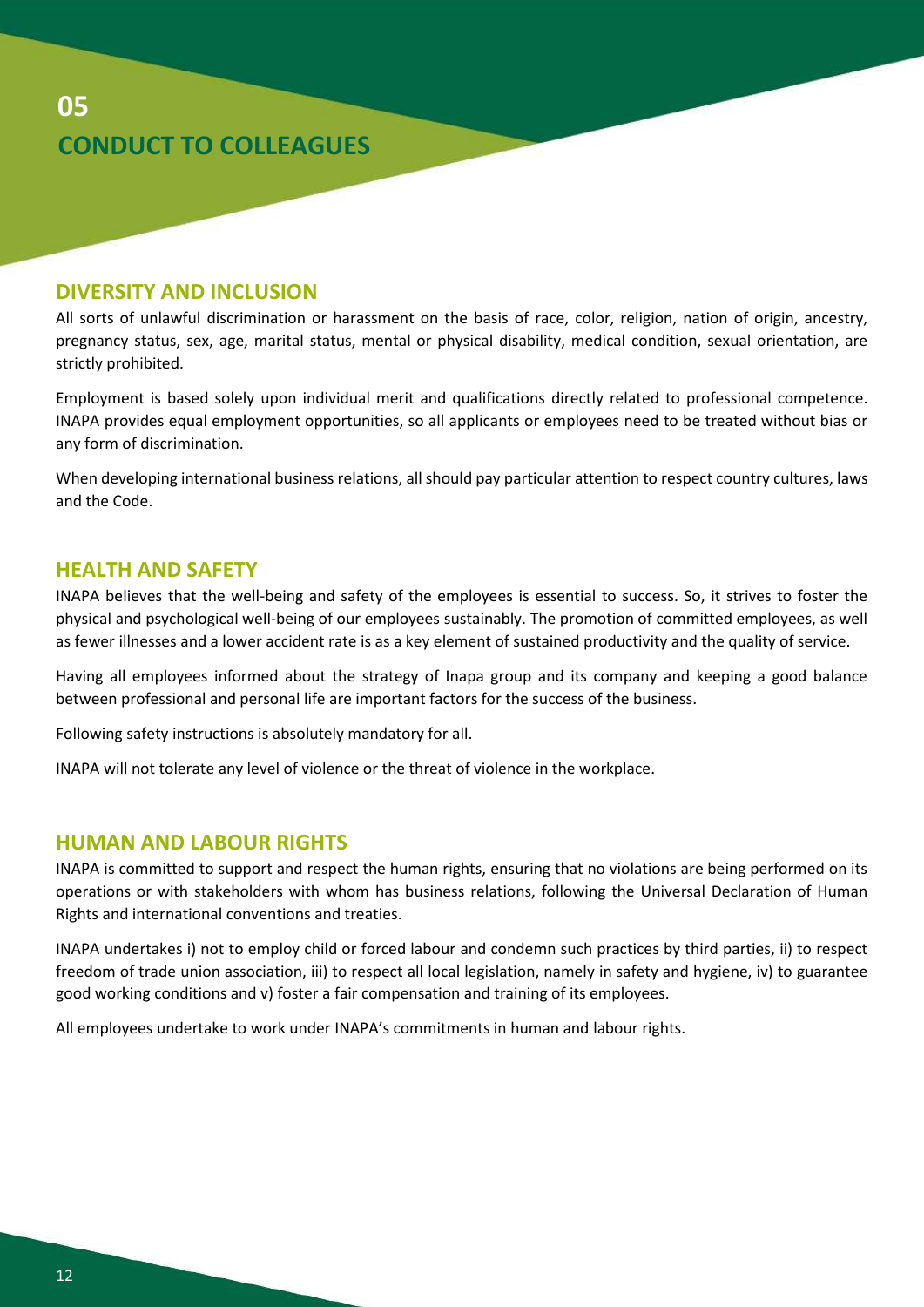## <span id="page-12-0"></span>CONDUCT IN INAPA

#### <span id="page-12-1"></span>**SPENDING MONEY**

All employees have to use money wisely. When you submit an expense for reimbursement or spend money on INAPA's behalf, make sure that the cost is reasonable, directly related to INAPA's business, supported by appropriate documentation (recording the business purpose) and within the guidelines of your organization.

Whenever you are uncertain if you should spend money or submit an expense for reimbursement, check with your supervisor. All supervisors are responsible for all money spent and expenses incurred by their direct reports and should carefully review the expenses before approval.

All expense reimbursement must be approved by the supervisor of the person that has submitted the reimbursement. No person at INAPA (employees, managers and board members) can approve its own expense reimbursement.

#### <span id="page-12-2"></span>**PROTECTING COMPANY ASSETS**

All employees must restrain to use INAPA assets for their personal benefit or the benefit of anyone other than INAPA. They should also act in a way that promotes that the value of those assets is preserved.

All electronic information on INAPA equipment and Inapa email accounts are considered an asset of the company and INAPA may access or analyze them in compliance with the principles, rights and individual guarantees established by the law or applicable regulations.

Theft or misuse of INAPA assets could lead to sanctions, according to internal rules and regulations and specific local regulations. INAPA treats workplace theft of assets belonging to other employees in an equivalent way it treats theft of Company assets. Potential risks for the company should also be shared to evaluate them.

Any use of INAPA assets outside your responsibilities requires prior written approval from the local management.

*Examples of company assets: computer systems and software; telephones and other wireless communication devices; photocopiers; vehicles; stocks; working hours; the result of any work done at INAPA; proprietary information; INAPA trademarks.*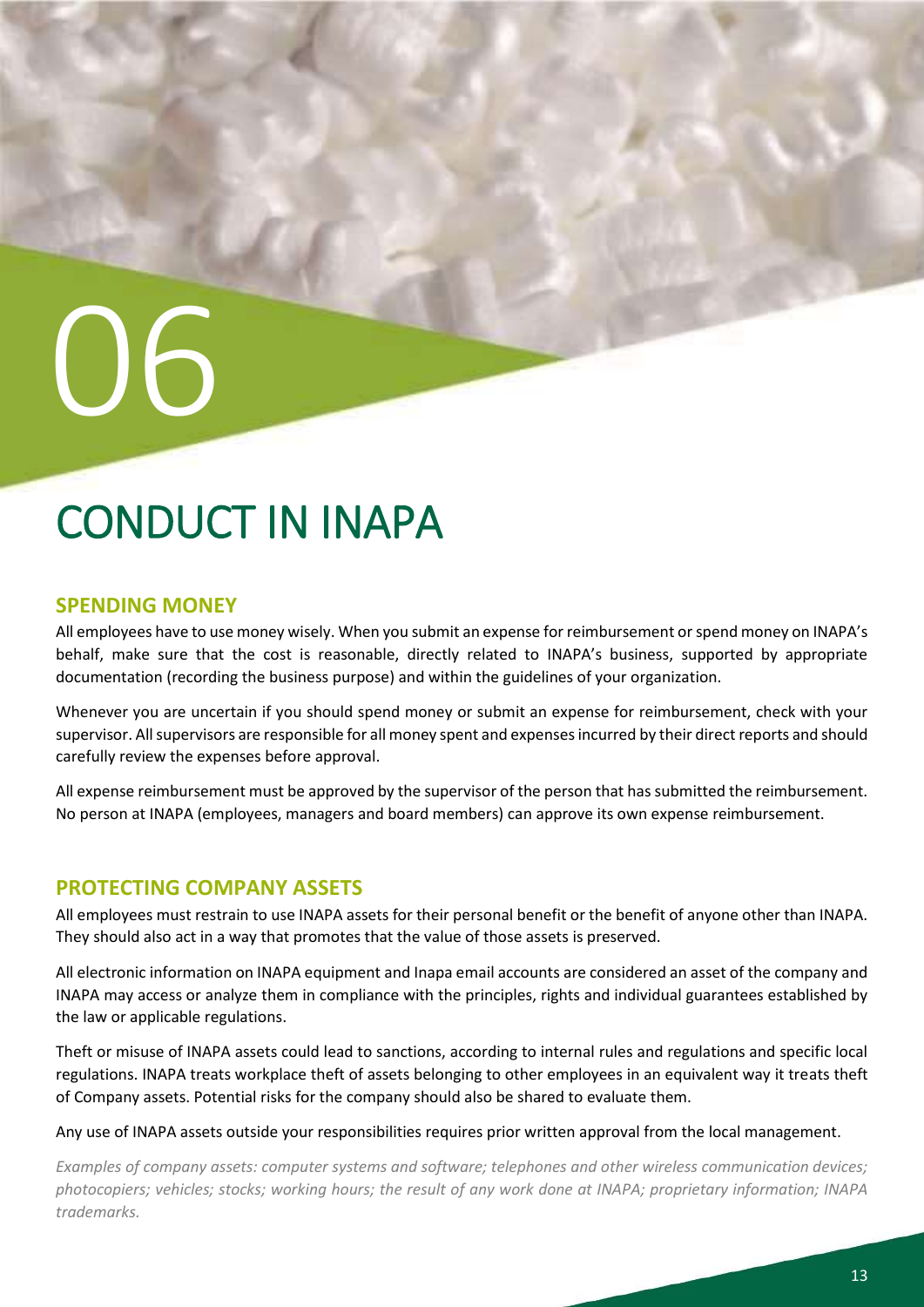#### **06 CONDUCT IN INAPA**

#### <span id="page-13-0"></span>**RECORDS AND CONTRACT MANAGEMENT**

Each person should ensure the accuracy of INAPA business and financial records that is aware of within the framework of his work. Accurate recordkeeping and reporting reflects the reputation and the credibility of INAPA. These include not only financial accounts, but other records such us non-financial reports (like quality or environment), sale/activity reports, time records, expense records and submissions such us claim forms and any personal information that has been provided to the company. This applies to all employees, not just accounting, finance or personnel.

Employees must strive to be accurate when preparing any information, but honest mistakes occasionally will happen, so people are encouraged to report them as soon as possible. Only intentional efforts to misrepresent any transaction, falsify any business record are Code violations.

*Examples of bad conduct:*

- *Two employees on a business trip eat dinner and one pays for the meal and is reimbursed by INAPA for the expense. The other, takes a duplicate receipt and submits an expense report. The second employee has a bad conduct as submits a false expense report.*
- *Someone sees that is not meeting his targets for the month and to make up the difference, makes an invoice, which will be credited next month.*

#### <span id="page-13-1"></span>**TRADEMARKS AND COPYRIGHTS**

INAPA name and any name of its affiliates, logos or names of products and services (trademarks) collectively create its identity. Before publicly using any of its trademarks, you should consult the "Inapa Brand Manual" and the group's communication department (through the email group.communication@inapa.com) on how names and logos can be used and presented.

All marketing and advertising materials have to be true and honest on their messages, providing a transparent and informed reality. Any misleading, unworthy or abusive materials should be rejected.

Private or external internet postings may not include INAPA's logos or any of its trademarks.

Employees cannot use or copy software, music, videos or other copyright-protected content at work. No unauthorized copies can be used or stored in INAPA equipment.

#### <span id="page-13-2"></span>**CONFIDENTIAL INFORMATION**

Confidentiality means ensuring that information is accessible only to those authorized to have access to it. All database are property of INAPA, its record should be preserved and its access protected. As a principle, non-public information (including financial figures, sales or purchase information or internal records) should be treated as confidential.

The treatment of the information should follow the local data protection and privacy laws or regulations. Additionally, all information that is under judicial restrictions cannot be used or disclosed.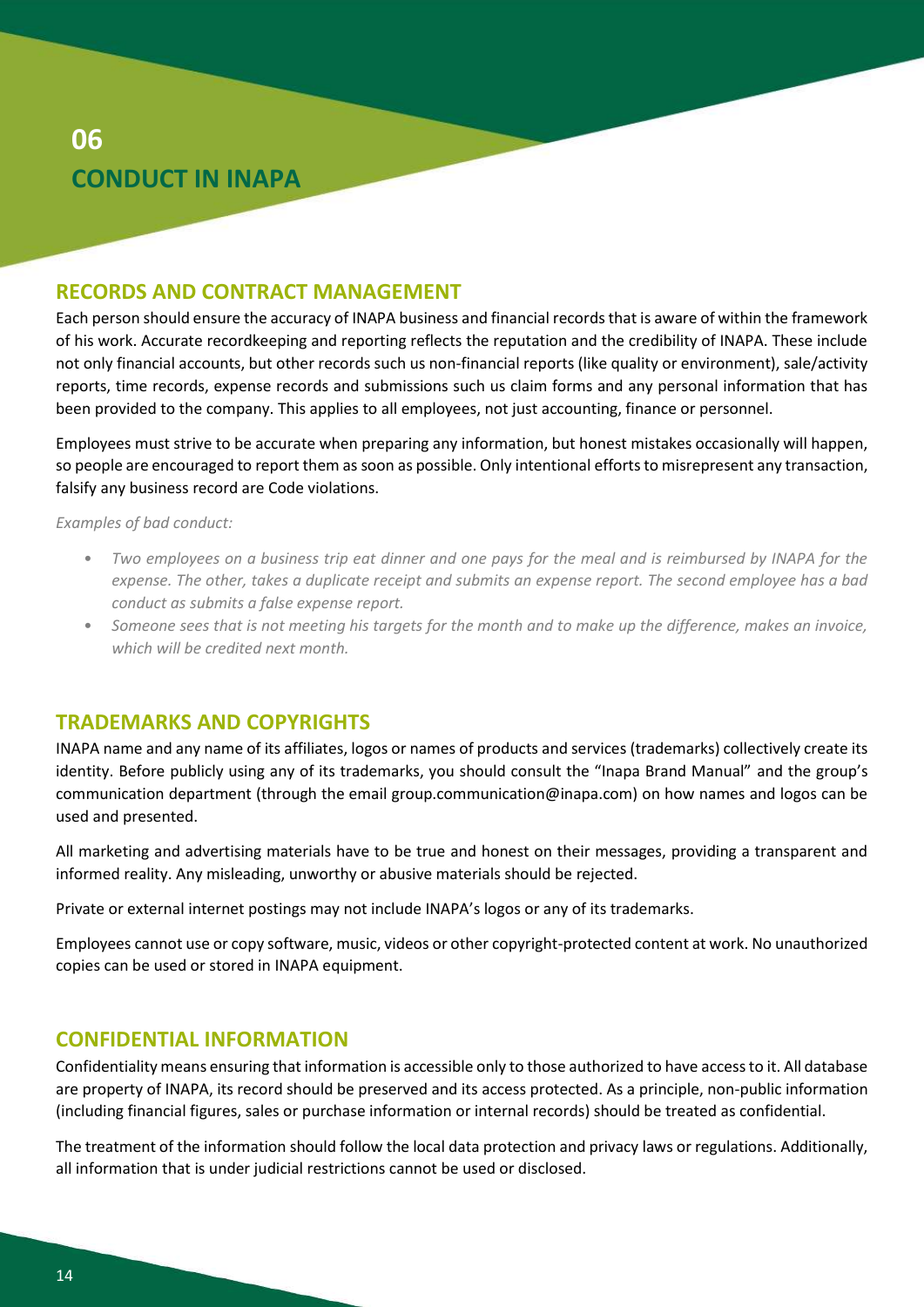#### **06 CONDUCT IN INAPA**

*Examples of confidential information:*

- *Our relationship of trust with the client is key for our business, so any sensitive information in the system, namely client records, should remain confidential and not to be used for any other purposes other than the normal business relationship.*
- *All data related with employee information, including their employment history, compensation, health information, or performance and disciplinary matters.*
- *Example of bad conduct:*
- *I export a sales database from the system that will be used outside INAPA.*

#### <span id="page-14-0"></span>**INSIDER TRADING**

Trading in stocks or securities based on material nonpublic information, or providing any material nonpublic information to others so that they may trade, is illegal and may result in prosecution.

*Example of bad conduct:*

• I have learned that INAPA is considering the acquisition of a company and I trade (buy or sell) any stock of the group, target or other player in the industry.

#### <span id="page-14-1"></span>**BEHAVIORAL CONDUCT**

All employees during their work represent INAPA, so their behavior and actions should reflect it. They must follow the laws and regulations during their work, ensuring they have all the necessary permits to exercise their job. They must restrain from the consumption of illegal substance or the abuse of alcohol during their work. Any behavioral misconduct may result in an internal disciplinary proceedings, whenever the employee is during work hours, representing INAPA or using its assets.

They should also refrain from using social media during work time, unless it is work related as authorized by the relevant policy.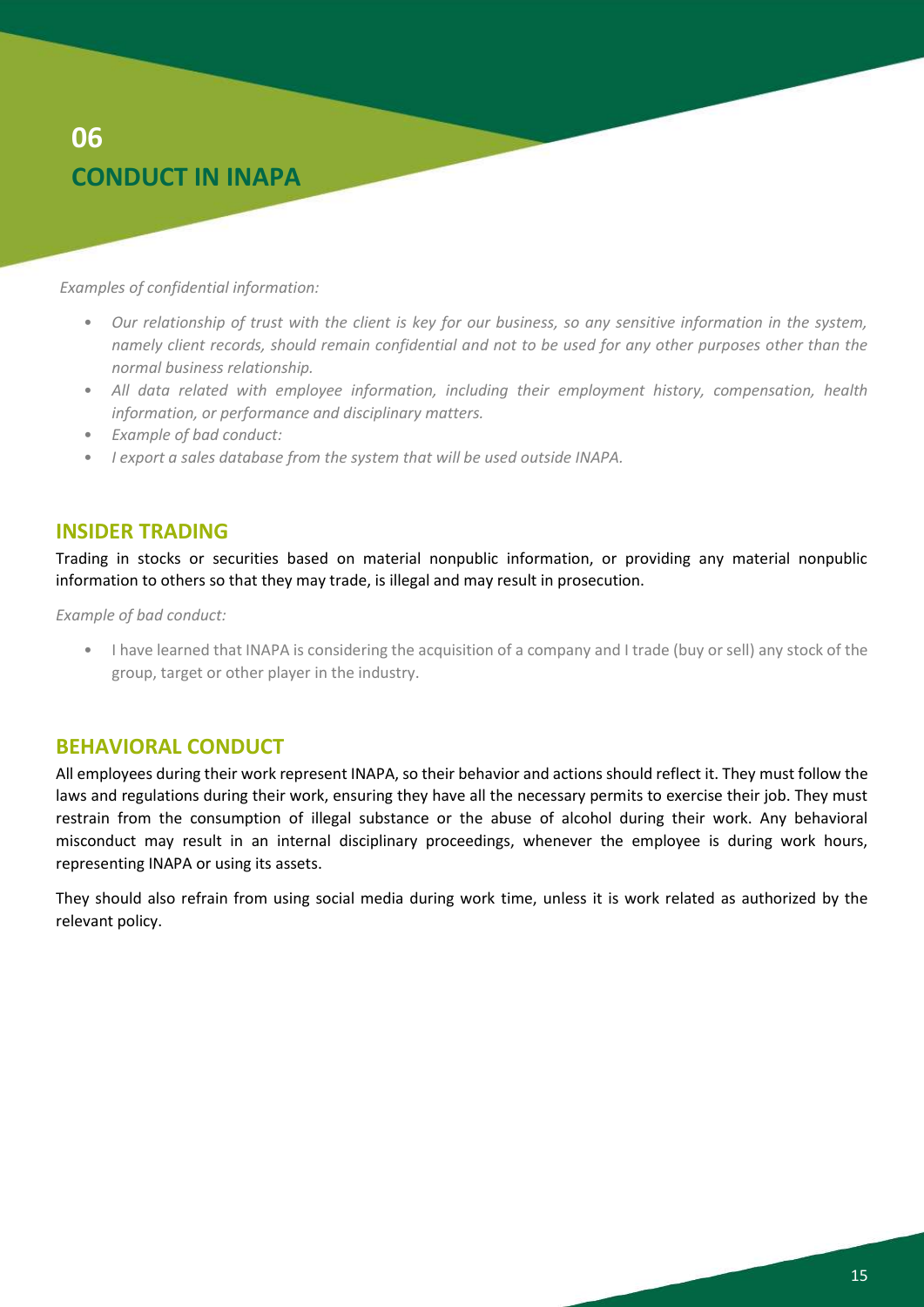#### <span id="page-15-1"></span><span id="page-15-0"></span>**SUPPLIERS AND SERVICE PROVIDERS**

07

The relationship with suppliers is a key strategic strength of INAPA and needs to be preserved and nurtured. All suppliers must be treated fairly, ensuring an equal treatment under similar circumstances, acting with loyalty, respect and ensuring the commitments that have been agreed are met.

No special privileges or favoritism should be granted, as we should respect the principle of equality when dealing with several suppliers or service providers. All employees should act with loyalty, ensuring impartiality, with no hidden agendas or avoiding any potential conflict of interest. It is also expected the same type of behavior from suppliers or service providers.

All employees should provide the adequate information to suppliers or service providers, ensuring a good communication channels and that any provided sensible information is kept confidential. Whenever adequate, employees shall disclose the criteria that has determined the choice of each supplier.

No employee or manager should participate in a business decision related to a company where he/she may have a direct or indirect financial interest.

When necessary, INAPA can demand from its employees in the area of supplier or service relationships a statement confirming the absence of any personal or property interests.

INAPA is committed in promoting a better environment and should take this into account on its business processes. They should welcome and proactively foster products and initiatives that are environmental responsible.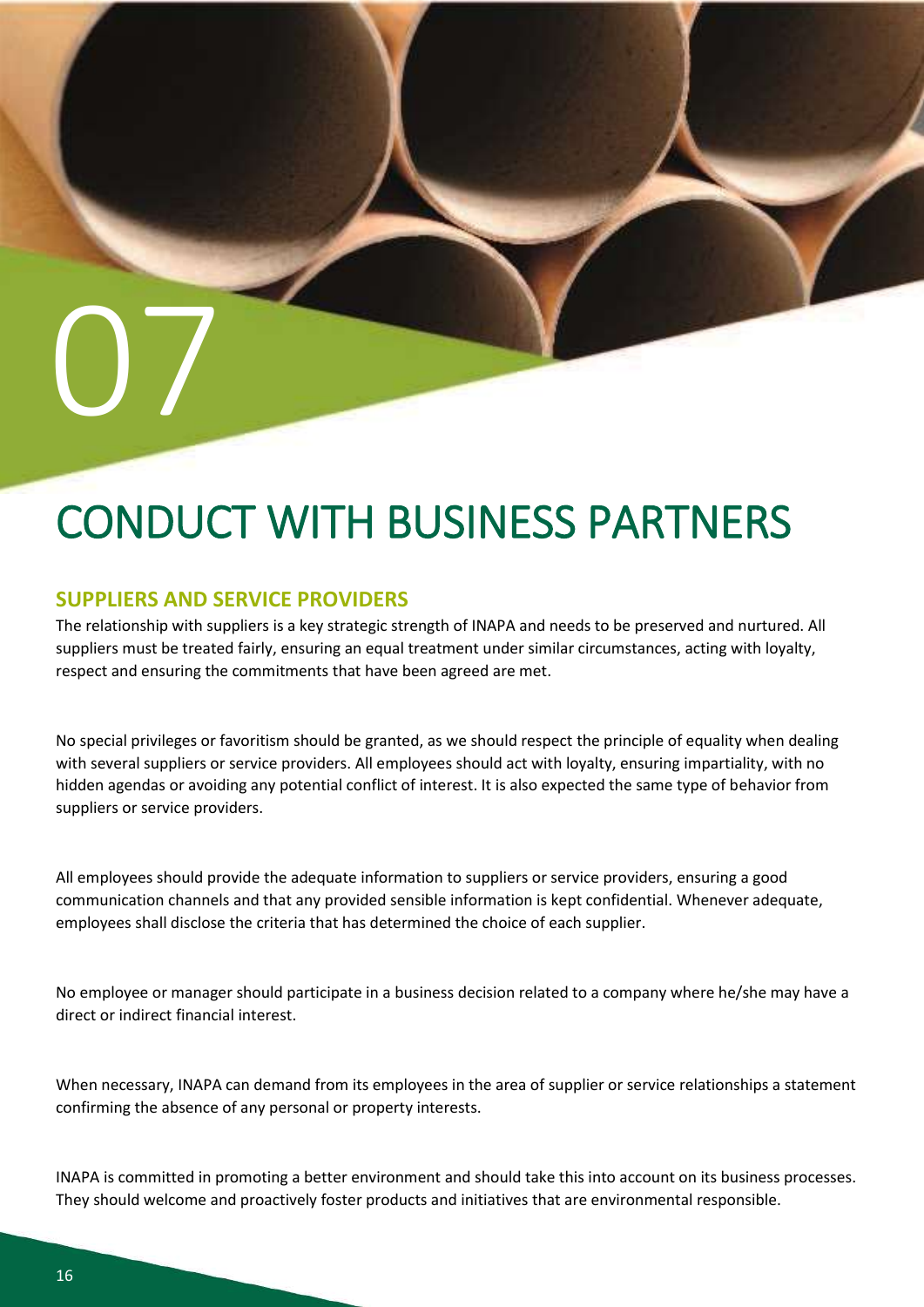*Example of bad conduct:*

• An employee gives access to more information to one candidate provider that has requested more information, without sharing it with others. The best course of action is whenever it makes sense to provide more information, such information should be proactively shared with the remaining candidates.

#### <span id="page-16-0"></span>**CUSTOMERS**

INAPA has the mission to "be the partner that creates value to the business of our customers". To create sustained value, all employees need to be customer focused, providing the best products for the needs of the customer combined with an excellent service.

In order to generate value, employees need to demonstrate integrity, providing relevant, truthful, accessible and accurate information suited to the client needs and respond to requests, queries or complaints within a reasonable time. They should also focus on continuously improve performance and quality of its products and services, simplifying and optimizing processes and searching for the best products and services for our customers.

When necessary, INAPA can demand from its employees in the area of customer relationships a statement confirming the absence of any personal or property interests.

All employees should ensure that all commitments with customers are respected, avoiding any delays, product disconformities or deficient quality of service.

#### <span id="page-16-1"></span>**GOVERNMENTS**

The nature of the business often requires the interaction with government officials. Transactions with governments are covered by special rules and are not the same as conducting business with private entities.

All bribes are strictly prohibited. As a general rule, do not offer anything to an agent of public service in return for favorable treatment.

Anything of value means anything that might have value to someone, including inexpensive meals, small gifts (even T-shirts), entertainment, vouchers, business opportunities or offers of employment. Any amount of cash could be construed as a bribe.

Governments often place special bidding, pricing disclosure and certification requirements on companies with which they do business. Consult these requirements with the company legal counsel before bidding for government business to be certain that you fully understand these rules.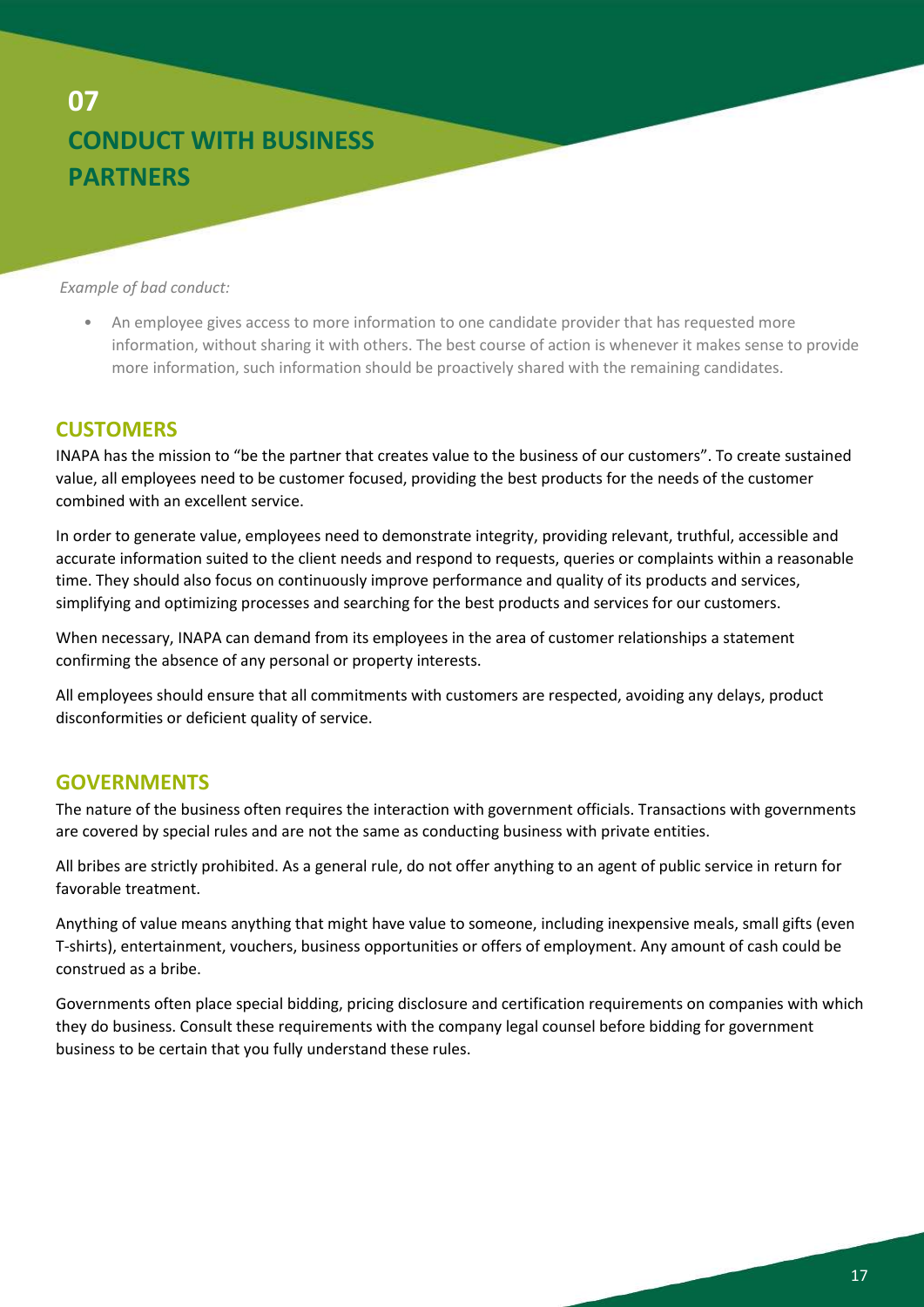#### <span id="page-17-0"></span>**SHAREHOLDERS**

INAPA and its affiliates are focused on the creation of sustained value in a long-term perspective, based on its commitments to excellence and integrity. Only Inapa IPG Board members, the investor relations and Inapa IPG company secretary are authorized to give company information to the market or shareholders.

#### <span id="page-17-1"></span>**GIFTS, MEALS AND ENTERTAINMENT**

You should not accept gifts, meals or entertainment, or any other favor, from suppliers, service providers or customers that might compromise, or appear to compromise, your ability to make objective decisions in the best interest of INAPA. Any cash consideration, independently of the amount, cannot be accepted.

Only gifts of modest (like T-shirt or a pen drive with a logo or a small gift basket at festivities period) or symbolic (like trophies inscribed with business relationship) are acceptable. In order to assess if a gift can be considered "modest", please check your local rules. In case there are no local guidelines, as a rule of thumb, any gift with a value of more than 150€ (or equivalent in your local currency) should not be considered "modest". All gifts that exceed the rules need to be reported to the board of your organization and Human Resources (in case it exists).

Discounts are only acceptable if offered to a large group of employees as part of an agreement with INAPA.

You cannot accept meals or entertainment in exchange for doing, promise to do, or expected to do anything and should never ask for them from a customer or supplier. For business purposes, you may accept occasionally meals and entertainment if the event is attended by the customer or supplier and the costs involved follow your local rules, but always with previous approval from your supervisor.

If the gift you are being offered exceeds the limits, politely decline and explain the rules. If returning a gift would offend the giver or it is not possible to return it, you should notify the local management, who should donate it to charity or distribute/raffle the item among a large group of employees.

In case you are invited to a premium event or travel, such us Olympics, World Cup or Formula One, consult your supervisor to determine if there is adequate business rational for your attendance.

**Local rules:** Each geography will define the maximum threshold for gifts, meals or entertainment. The acceptance of any gift, meal or entertainment that exceeds the limitation must be approved in writing by the CEO/Board (or by the management of Inapa IPG in case of local CEO's).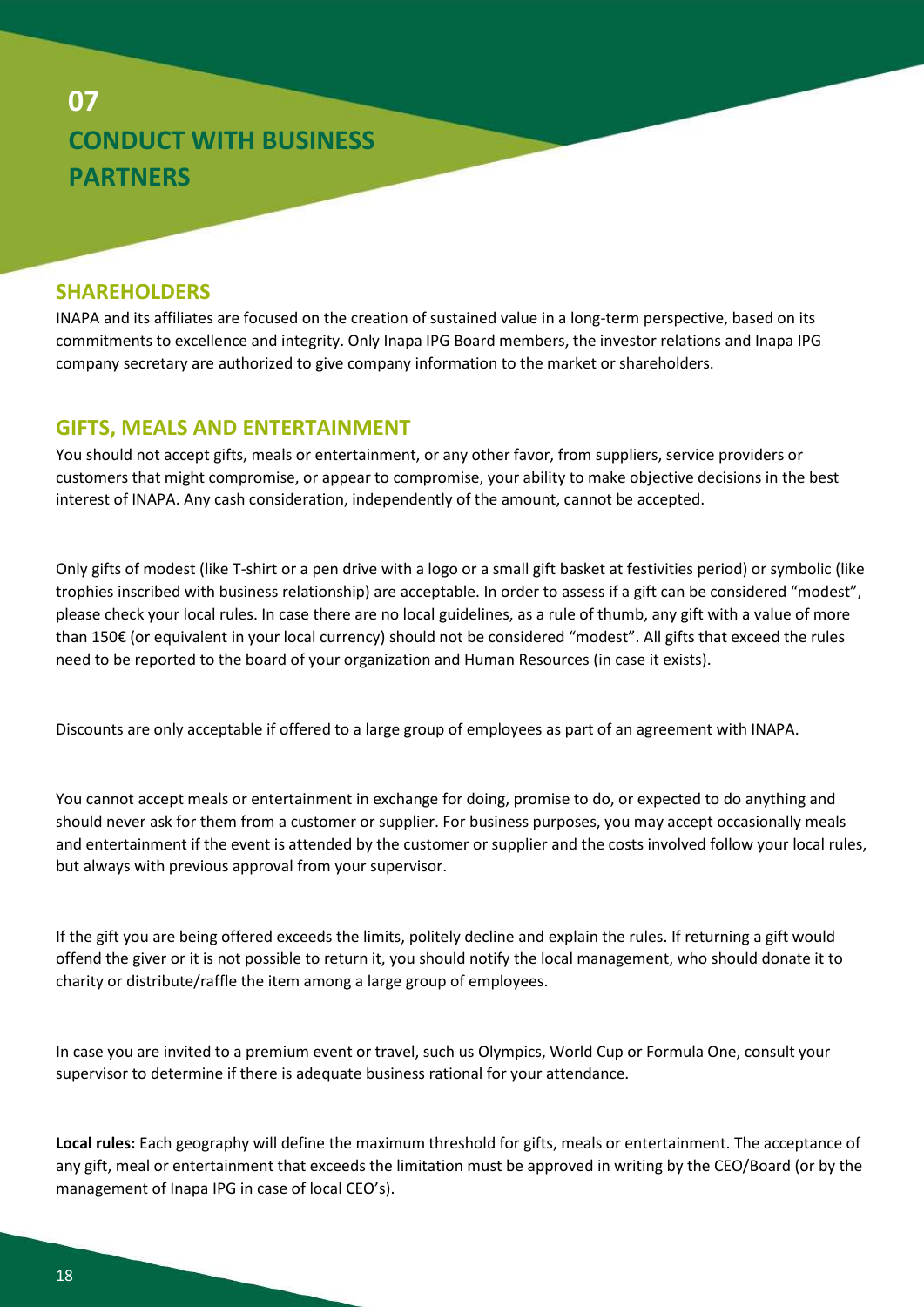*Examples of bad conduct:*

- Tickets to a sport event that are offered by a customer or supplier for personal use without attendance by the customer or supplier. On those situations, only tickets that are offered to large group of INAPA employees as part of an agreement are acceptable.
- An employee that is managing the relationship with a travel agency or hotel chain and gets a discount for personal usage that is not available to other employees.

#### <span id="page-18-0"></span>**BRIBERY AND CORRUPTION**

The excellence of our services is the key to our business success. All employees must deal with all our customers, suppliers and government agencies in a transparent manner and in compliance with international anti-corruption standards.

It is strictly forbidden to offer or accept bribes or kickbacks in any form and any form of corruption in business dealings is not tolerated.

#### <span id="page-18-1"></span>**CONFLICT OF INTEREST**

All should act in the best interest of INAPA while working. A conflict of interest arises when your personal activities or relationships interfere, or may appear to interfere, with your ability to act in the best interest of INAPA.

All should refrain from conduct business with family members or others with whom you have a significant personal relationship. You shouldn't use your position at INAPA to obtain any favored treatment for yourself, family or other whom you have a significant personal relationship. This applies to purchases of products, sales, investments, hiring, promoting, selecting contractors or suppliers or any other business relations.

All external professional activity, with or without remuneration, needs to be communicated to the local management or holding (for local managers) and cannot give arise to a conflict of interest with INAPA. No company assets can be used during the exercise of the external professional activity.

In case you may be in situation of a potential conflict of interest, you should disclose it your supervisor and exclude yourself from taking part of the decision process. Use your good judgement, but if you are not sure, talk to your supervisor, human resources or the local management.

*Examples of bad conduct:*

• Someone is involved in the selection of the best supplier and one of the candidates is a company partially owned by his spouse. The best course of action is either that person is not involved in the selection process or the spouse's company is eliminated from consideration.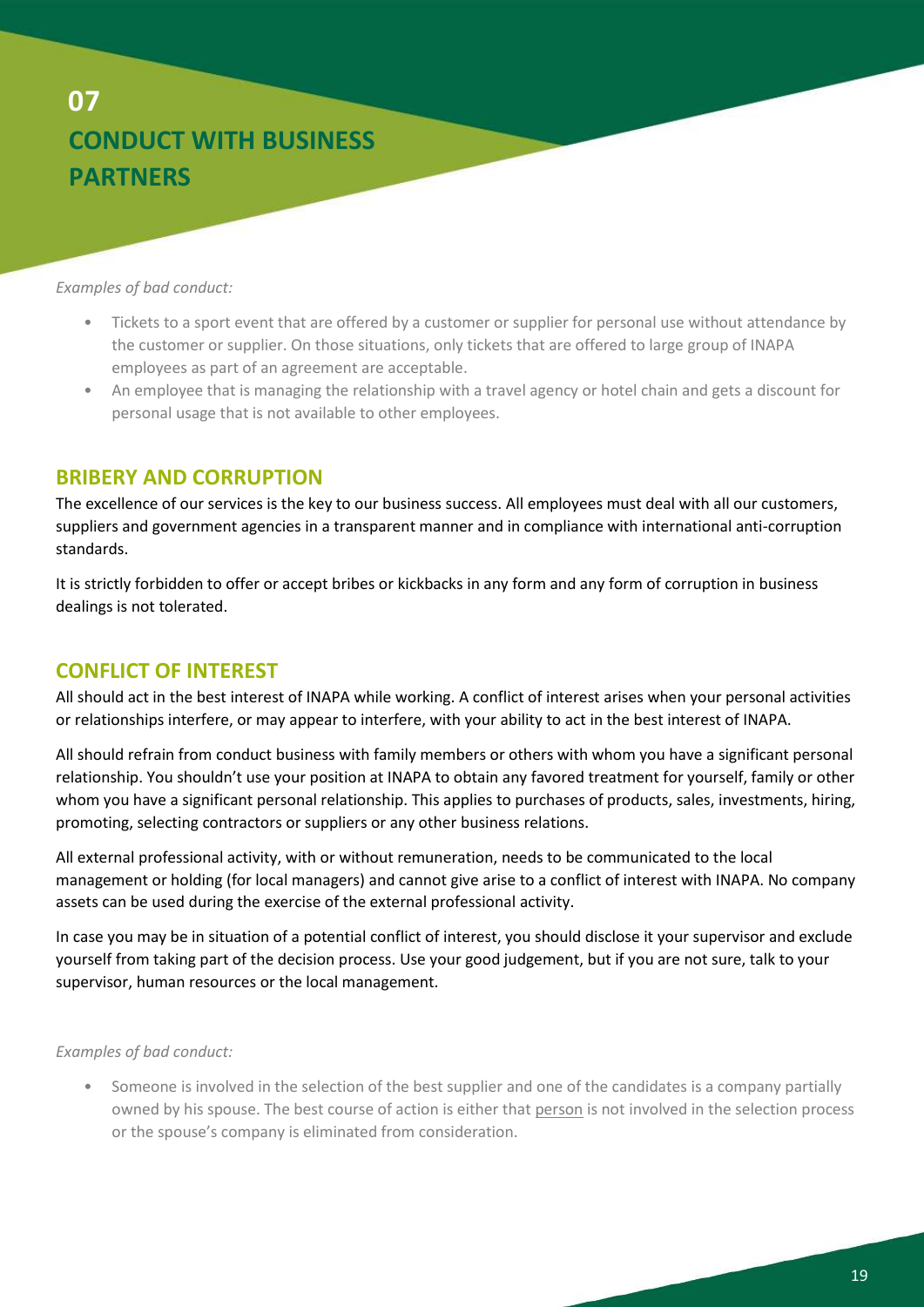#### <span id="page-19-0"></span>**COMPETITION AND ANTITRUST**

All our business relations should promote a fair market competition, acting in good faith, respecting all anti-trust national and European laws. Practices to refrain competition, like price dumping, are strictly forbidden.

Agreements with competitors, verbal or written, are subject to rigorous scrutiny in all markets. Employees cannot engage in any price, policies, contract terms, marketing plans, inventory levels or costs discussion with competitors, share any information or intention on past, present and future tenders or agree in any sales division (like dividing customers or territories).

It is encouraged to collect, share and use information about our competitors, but this can only be done in a legal and ethical manner. It is acceptable to collect competitive intelligence through public data, ask third parties about our competitors, or accept competitive intelligence offered by a third party, as long as there is no reason to believe that the third party in under contractual or legal obligation not to disclose it or we believe that such information has been gathered in a legal and ethical.

Agreements with resellers or exclusivity agreements can also rise scrutiny, especially in markets with a leading market presence. Resellers should be treated fairly and respecting the principle of equality, avoiding any discrimination practices, and being transparent.

In case you have any a question or doubt, please consult the Legal Team at Inapa holding level or, in case it exists, at your local level.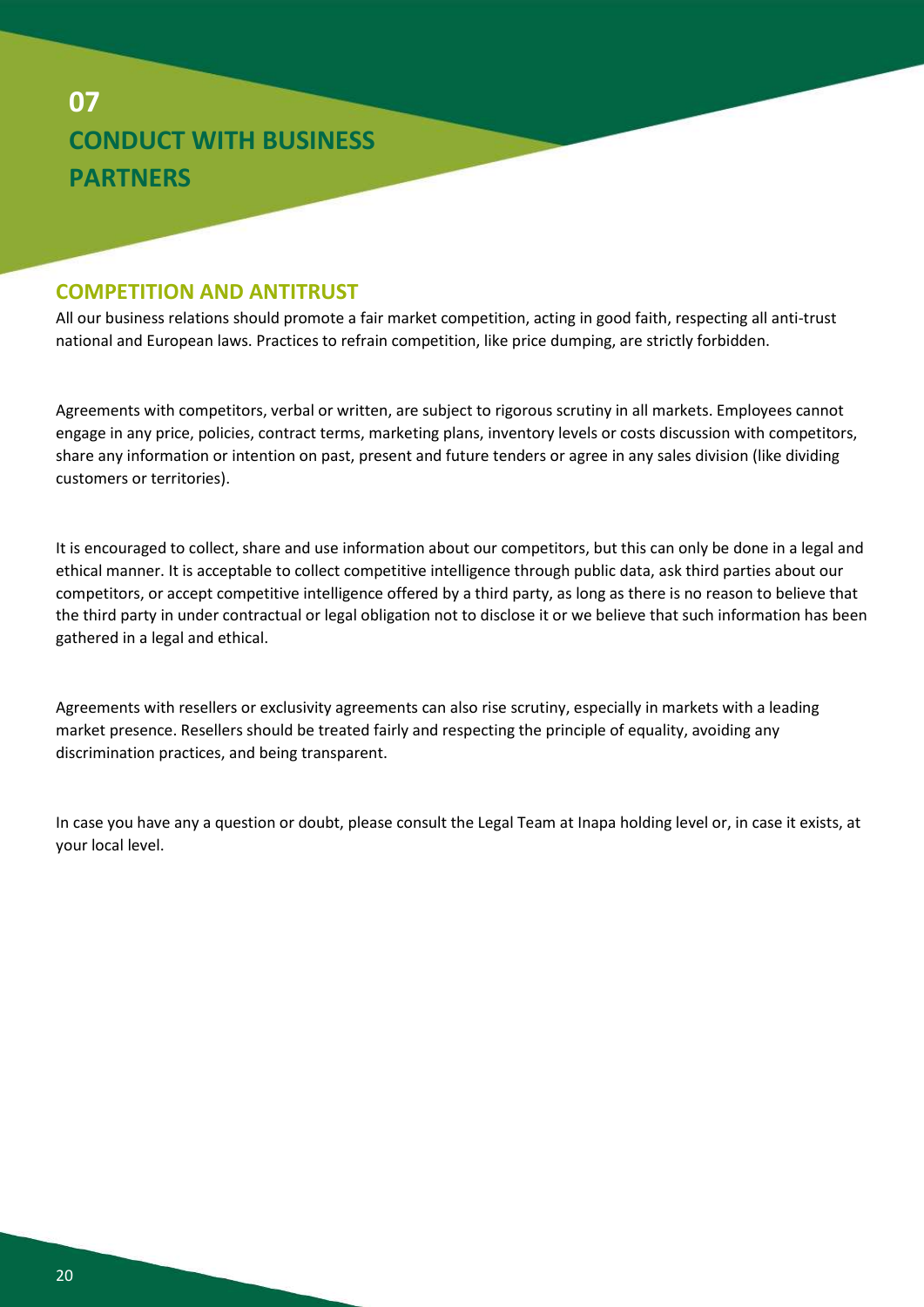## <span id="page-20-0"></span>CONDUCT TOWARDS THE COMMUNITY

#### <span id="page-20-1"></span>**PROTECTING THE ENVIRONMENT**

INAPA operates in a manner that preserves the environment, fostering sustained practices of the operations, the operations of its suppliers and service providers and providing council to the customers. Sustainable management of natural resources and effective protection of the environment are foundations both for sustainable economic growth and for the well-being of both the individual and society.

Operations should adopt measures that protect the environment and respect all local and European environmental legislation, ensuring the lowest possible impact on the environment. Consideration of environmental aspects is understood as integrated element in daily work of all employees.

A comprehensive customer information on all environmental aspects should be promoted, namely the company, the supply chain, the suppliers, or the products, and proactively advice customers on environmentally friendly decision.

It is important not only to introduce the measures, but also to establish goals and internal monitoring procedures that allow to track the performance and train all employees.